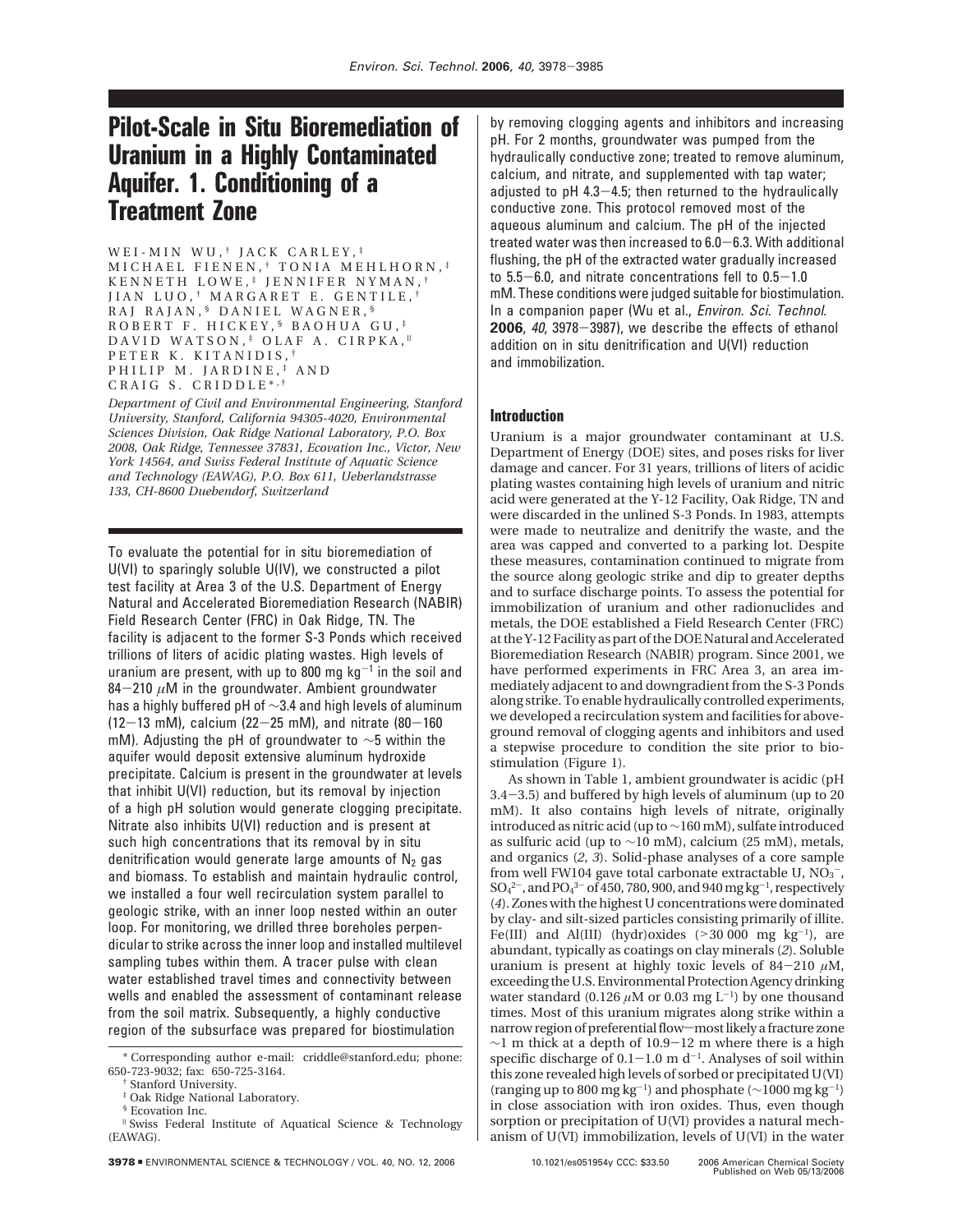

**FIGURE 1. Layout of the below-ground system. (A) Plan view of the well system. The solid lines are streamlines with arrows indicating the flow direction, and the dark lines are the separation streamlines delineating the outer and inner flow cells. (B) Schematic diagram illustrating the overall strategy for in situ reduction of U(VI).**

#### **TABLE 1. Typical Chemical Properties of Contaminated Groundwater from FRC Area 3 Wells FW026 and FW024 before Bioremediation (on May 30, 2001)***<sup>a</sup>*

| nitrate        | 133 mM                     | $U-233$         | $<$ 0.004 $\mu$ M            |
|----------------|----------------------------|-----------------|------------------------------|
| sulfate        | $9.9 \text{ }\mathrm{m}$ M | $U-234$         | 0.004 $\mu$ M                |
| chloride       | $7.3 \text{ }\mathrm{mM}$  | $U-235$         | $0.43 \mu M$                 |
| $Al^{3+}$      | 18.2 mM                    | $U-236$         | $0.043 \mu M$                |
| $Ca2+$         | 25.1 mM                    | $U-238$         | 212 $\mu$ M                  |
| $Co2+$         | $0.02$ mM                  | Tc-99           | 34 nCi/L                     |
| $Fe3+$         | $0.17 \text{ }\mathrm{mM}$ | TOC             | 73 mg $L^{-1}$               |
| $\mathsf{K}^+$ | $2.4 \text{ }\mathrm{mM}$  | COD             | 200 mg $L^{-1}$              |
| $Na+$          | 32.9 mM                    | acetone         | 440 $\mu$ g L <sup>-1</sup>  |
| $Mq^{2+}$      | $6.8 \text{ }\mathrm{mM}$  | 2-butanote      | 76 $\mu$ g L <sup>-1</sup>   |
| $Mn^{2+}$      | $2.4 \text{ }\mathrm{mM}$  | ethanol         | 200 $\mu$ g L <sup>-1</sup>  |
| $7n^{2+}$      | $0.035$ mM                 | chloroform      | 34 $\mu$ g L <sup>-1</sup>   |
| $Ni2+$         | $0.19$ mM                  | dichloromethane | $39 - 42 \mu g L^{-1}$       |
| $Sr^{2+}$      | $0.018$ mM                 | $cis-1.2-DCE$   | 723 $\mu$ g L <sup>-1</sup>  |
| Si             | $0.81 \text{ mM}$          | <b>PCE</b>      | 2051 $\mu$ g L <sup>-1</sup> |
| рH             | 3.5                        | TCE.            | 111 $\mu$ g L <sup>-1</sup>  |
| temperature    | 17.4 $\degree$ C           |                 |                              |

 $a$  TOC = Total organic carbon; COD = chemical oxygen demand. All data were from FW026 except for organics which were from FW024. Other constituents of FW024 were similar to those in FW026.

remain unacceptably high, underscoring the need for a more effective means of immobilization. A promising option is microbial reduction of U(VI) to sparingly soluble U(IV), but biostimulation adjacent to or within the source zone poses several challenges.

(1) The low pH (∼3.4) is not favorable for the growth of most organisms.

(2) Increasing the pH in situ is not desirable because aluminum hydroxide precipitates form at approximate pH > 4.5 and calcium solids precipitate at near-neutral pH. Because of their high concentration at the site, these solids will clog the aquifer, well screens, and installations, and create new surfaces for U(VI) sorption, confounding efforts to determine the mechanisms of soluble U(VI) removal.

(3) Nitrate is present at levels that are inhibitory to U(VI) reduction, and should therefore be decreased to a low level.

(4) In situ denitrification of bulk nitrate should be avoided because nitrate levels are very high (up to 80-160 mM),

increasing the probability of incomplete denitrification. Any nitrite so formed could oxidize U(IV) back to the more soluble U(VI) (*5*). Also, complete denitrification of as little as 1.35  $m$ M nitrate generates  $N_2$  in excess of its solubility limit (assuming 0.5 mole  $N_2$ /mole  $N_0$ <sup>-</sup> and  $N_2$  solubility of 0.675 mM at 20 °C and 1.0 atm). The presence of a gas phase can alter flow direction and decrease solid surface area accessible for sorption/desorption and redox reactions.

(5) Calcium concentrations are above 2.0 mM at neutral pH conditions and above inhibit U(VI) reduction because of the formation of stable  $Ca-U-CO<sub>3</sub>$  complexes (6) and could be a factor for bioreduced U(IV) reoxidation (*7*).

(6) Other substances in the groundwater, such as chloroform or Ni, could potentially affect U(VI) reduction.

(7) The aquifer consists of highly fractured weathered shale with a soil matrix characterized by regions of low permeability and high porosity, so the rate of removal of contaminants from the aqueous phase will depend on the rates of mass transfer of contaminants from the low permeability matrix blocks to higher permeability regions within fractures.

The above issues were addressed in the following five stages.

**(1) Selection of a Treatment Zone.** Flow meter measurements and point dilution tests were used to identify a region of high flow (*8*, *9*). Analyses of both groundwater and core samples ensured that the targeted region had high levels of U.

**(2) Installation of a Nested Recirculation System.** A four -well recirculation system was installed parallel to strike, creating a protective outer recirculation loop and nested inner recirculation loop. Three multilevel sampling wells were installed perpendicular to strike between the inner loop injection and extraction wells (as shown in Figure 1). A clean water tracer test confirmed well-to-well connectivity and enabled estimation of the rates of mass transfer of contaminants from the soil matrix.

**(3) Removal of Inhibitors and Clogging Agents.** Water extracted from the treatment zone was treated above ground to remove bulk aqueous Al, Ca, and nitrate, adjusted to pH 4.3-4.5, and injected back into the treatment zone.

**(4) Increase of Subsurface pH to a Value Better Suited for Microbial Activity.**Contaminant-free water was adjusted to pH 6.0-6.3 and injected, gradually increasing the pH of the subsurface by addition of a  $K_2CO_3$  solution at low level via recycle line to a level favorable for robust microbial activity.

**(5) Biostimulation of in Situ Denitrification and U(VI) Reduction.** Ethanol was selected and intermittently added to stimulate in situ denitrification of residual nitrate and reduction of U(VI) (*1*).

In this article, we describe steps 1 through 4; in a companion article (*1*), we describe step 5.

### **Materials and Methods**

**Treatment Zone Selection.** Two criteria were used for selection of a treatment zone: hydraulic conductivity and uranium concentrations. High hydraulic conductivity was needed for hydraulic control and to enable chemical delivery. High uranium concentration was needed to ensure appreciable changes in soluble uranium concentration in response to chemical and biological manipulations and provided an opportunity for testing of source control strategies.

The aquifer underlying the Y-12 Facility contains weathered saprolite overlying shale bedrock with limestone interbeds. Groundwater flow occurs primarily in thin zones of interconnected fracture networks with high hydraulic conductivity (*8*). From borehole flowmeter measurements and point dilution tests, a region of high hydraulic conductivity was identified at 10.9-12 m depth, a region where saprolite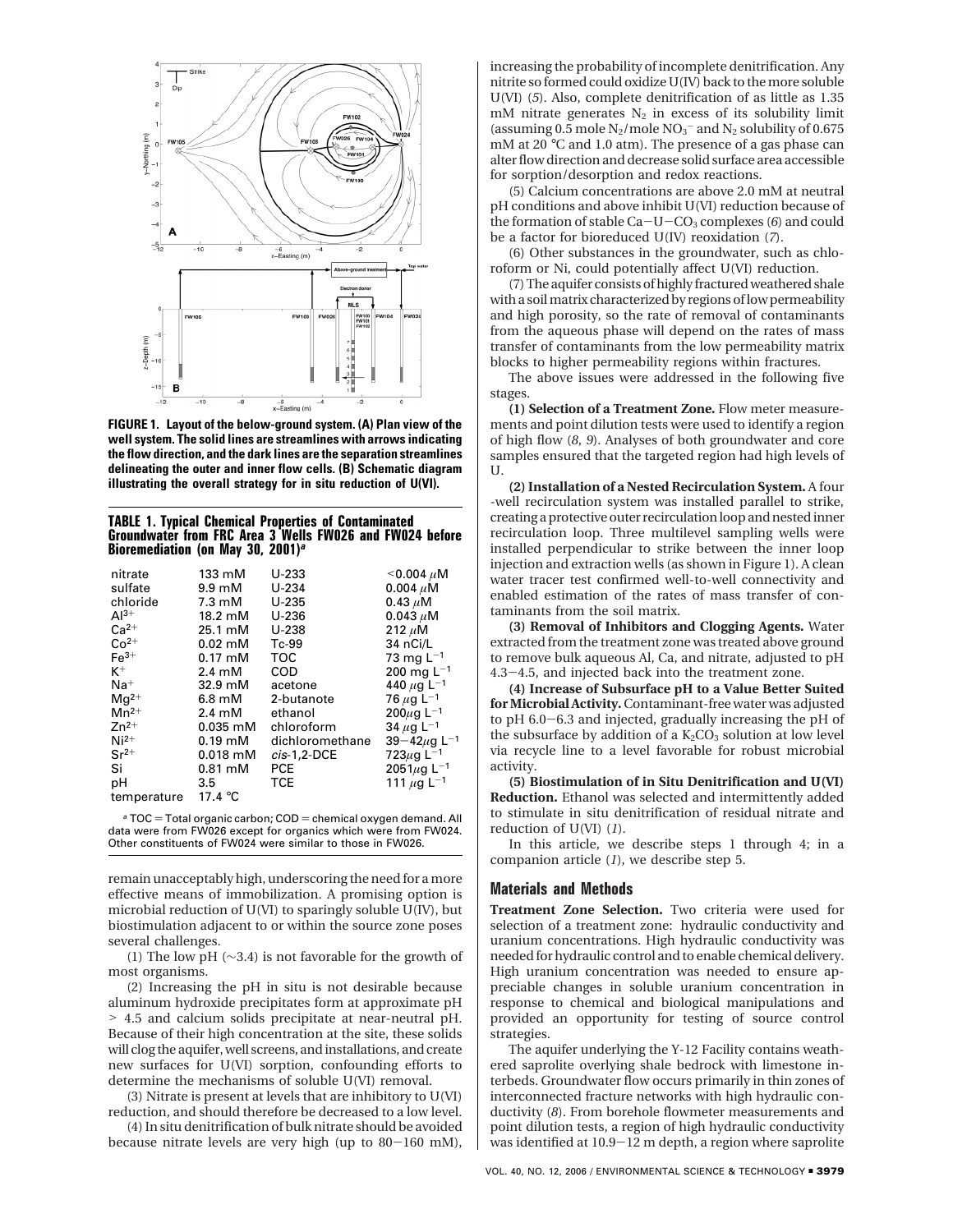transitions to bedrock limestone and shale (*9*-*10*). This region was also the region of highest uranium concentrations (*11*) and was therefore selected as the target zone for conditioning and remediation. Pumping wells were screened over the 11.5-13.7 m depth interval.

**Below-Ground System Design.**A recirculating well system was designed to provide hydraulic control for chemical delivery, to ensure adequate mixing, and to create a treatment zone protected from the inflow of ambient water. Paired wells have been used effectively for delivery of chemicals, mixing of nutrients, and extraction of contaminants (*12*- *14*), but complete recirculation can only be achieved when wells are aligned perfectly parallel to regional flow (*15*). Uncertainties and variations in regional flow direction make this impractical (*16*). Even if regional flow is unidirectional and wells are aligned to that direction, drilling variability can still result in borehole misalignment (*10*). Such deviations were in fact observed for the wells installed at our site. As a result, some screened intervals were offset from their intended locations. Despite this misalignment, the four-well nested cell design used in this research enabled hydraulic control despite deviations from the ideal. The modeling used as the basis for this design is described elsewhere (*15*).

As shown in Figure 1, the below-ground system consisted of an outer loop injection well (FW024), an inner loop injection well (FW104), an inner loop extraction well (FW026), an outer loop extraction well (FW103), and three boreholes (FW100, FW101, and FW102) containing multilevel sampling (MLS) wells located between the inner loop injection and extraction wells (*15*). In routine operations, the outer well pair defined an outer recirculation loop, and the inner pair defined an inner recirculation loop, nested within the outer loop. A third extraction well (FW 105) served as a source well for water entering the above-ground treatment system and gave additional control for the outer loop. The outer loop was expected to respond to changes in regional flow, while the shape and recirculation characteristics of the inner cell were expected to remain stable. The functions of the outer cell were to protect the inner cell from ambient groundwater high in nitrate and acidity, to maintain recirculation zone shape as discussed above, and to capture water escaping the inner cell due to imperfect recirculation. Detailed information about the well-system design and flow field manipulation is provided elsewhere (*15*). Each MLS borehole contained seven separate sampling tubes (diameter 1.9 cm) at the following depths below ground surface: 6.10 m (level 7), 7.62 m (level 6), 9.14 m (level 5), 10.67 m (level 4), 12.19 m (level 3), 13.7 m (level 2), and 15.24 m (level 1). Specific MLS wells were designated by borehole number 100, 101, or 102, and depth <sup>1</sup>-7. For example, FW 101-2 specifies borehole 101, level 2. The above-ground treatment system is described in the Supporting Information. A fluidized bed reactor (FBR) was used for biological denitrification (*17*).

**Forced Gradient Tracer Study and Measurement of Mass Transfer Rates from the Soil Matrix.** To assess communication between the injection and extraction wells and to identify regions of preferential flow, a tracer study was performed on November 3-5, 2002, i.e., ten months before conditioning of the treatment zone. The flow rates used are indicated in Supporting Information Table S1. Y-12 Plant tap water adjusted to pH 3.8 with HCl was injected to FW024 at a flow rate of 2.36 L min<sup>-1</sup> and into FW104 at a rate of 4.0 L min<sup>-1</sup>. Water was extracted from FW026 at 3.0 L min<sup>-1</sup> and from FW103 at 1.4 L min-1. These rates were maintained for 96 h. The outer loop injection solution contained  $5 \text{ mM } CaCl<sub>2</sub>$  to maintain the ionic strength of the groundwater. Initially, water injected at the inner loop injection well FW104 also contained 5 mM CaCl2, but after 18.1 h, the salt solution added was changed to an  $\sim$ 5 mM MgBr<sub>2</sub> solution, giving an influent concentration of 9.36 mM of Br<sup>-</sup>. After 15.7 h, the CaCl<sub>2</sub>

solution (5mM) was again injected. Extracted water was discharged into a wastewater tanker. Samples were periodically withdrawn from all MLS well ports (FW100, FW101, and FW102) and from the extraction wells (FW026 and FW103) for analysis of bromide and other ions. All injection and extraction of water stopped after 96 h, but water samples were taken periodically for many months thereafter. The rebound of ion concentrations was used to estimate rates of matrix pore diffusion/desorption.

**Conditioning of the Treatment Zone.** Conditioning of the treatment zone was accomplished by flushing first with clean water at pH 4.3-4.5 to remove nitrate, aluminum, and calcium, then with contaminant-free water at pH 6.0-6.3 to increase subsurface pH from day 9 to 136. Both steps involved use of the nested well recirculation system (Figure 1) and above-ground treatment (Figure S1). Contaminated groundwater was pumped from the subsurface to the above-ground treatment system to be treated and stored as clean water. More clean water was injected than extracted and treated. This was achieved by supplementing treated water extracted from down-gradient well FW105 with Y-12 Plant tap water (Figure 1A and B). The resulting flow rate for injection at FW024 was three times the extraction flow rate at FW103. The tap water had a pH of 8.0 and the following major ion concentrations (mM): chloride, 2.82-3.38; nitrate, 0.04- 0.048; sulfate, 0.24-0.26; Ca, 0.68-0.75; Al, <0.007.

Injection and extraction flow rates for this period are summarized in Table S1. This operational phase involved two major steps, detailed below. From days 9 to 68, treated water plus tap water was adjusted to pH  $4-4.5$  before injection. The purpose of this step was to remove Al and Ca without risk of chemical clogging. Flushing the treatment zone with contaminant-free water at low pH (4.3-4.5) enabled displacement, extraction, and above-ground removal of Al without below-ground precipitation of aluminum hydroxide, which forms above pH 4.5. This choice of pH also minimized U escape from the treatment zone: increasing pH from 3.4 to 4.5 increases sorption of uranium on site sediment (*18*) and decreases desorption (*1*). During the pH 4.3-4.5 flush, extracted water was treated to remove Al, Ca, and nitrate, mixed with tap water, adjusted to pH 4.3-4.5 in the above-ground system, and injected into wells FW024 and FW104. Initially there was considerable variability in injection and extraction flow rates because of varying field conditions (Table S1). Beginning on day 58, however, stable flow rates were obtained at the following values: 0.45 L min-<sup>1</sup> for extraction from FW103, 0.45 L min<sup>-1</sup> for extraction from FW026; 0.45 L min<sup>-1</sup> for injection at FW104; and  $1.35$  L min<sup>-1</sup> for injection at FW024. These flow rates were used for the remainder of the conditioning phase and for biostimulation.

From days 69 to137, the clean water was injected at a pH of 6-6.3. The purpose of this step was to increase pH to a range suitable for robust microbial activity. A pH range of pH 6.0-6.3 was selected because sorption of U(VI) to the soil is maximum within this range, and flushing operations would only remove small amounts of U(VI) from the soil matrix. This pH was also less than optimum for growth of methanogens, which compete for electron donor, do not reduce U(VI), and produce methane-another potential aquifer clogging agent. Groundwater extracted from wells FW103 and FW026 was pumped to the storage tank in the aboveground treatment system then treated as described above. The treated water was mixed with tap water, adjusted to pH 6.0-7.0, then injected into FW024 and FW104. An exception was days 89-107 when water was injected directly into FW104 without above-ground treatment.

**Analytical Methods.**Uranium concentrations in all water samples, which were taken in the field and acidified with HNO3 (final concentration 0.4 N), were determined by kinetic phosphorescence analysis using a KPA-11 analyzer (Chem-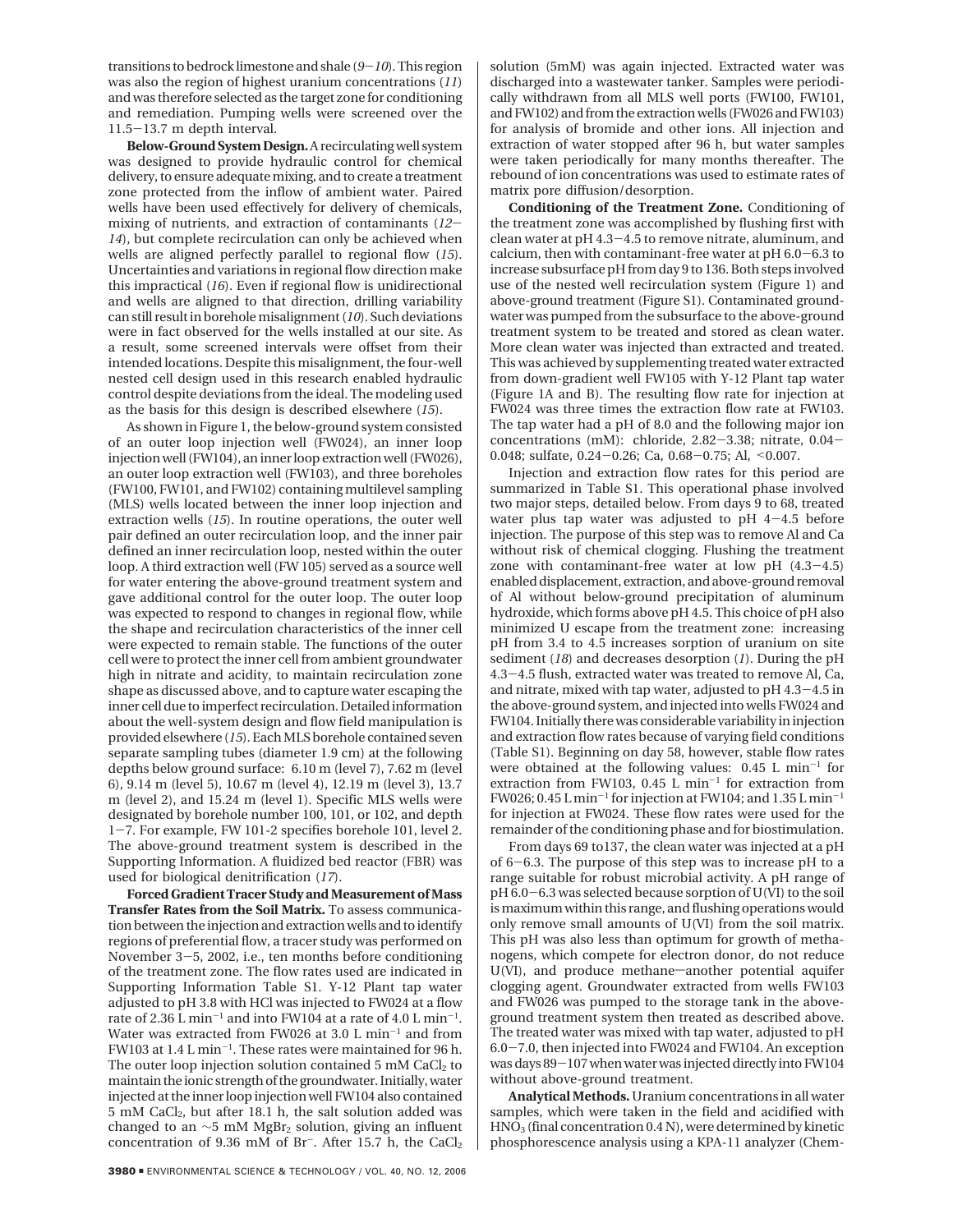

**FIGURE 2. Schematic plan view showing wells at approximate locations and bromide breakthrough curves during the tracer study (November 4**-**8, 2002).**

Chek Instruments, Richland, WA). Chemical oxygen demand (COD) was used as an overall indicator of the consumption of electron donors (ethanol and its metabolic intermediate acetate). COD, sulfide, and turbidity were measured using a Hach DR 2000 spectrophotometer (Hach Chemical, Loveland, CO). Anions (including  $NO_3^-$ , Br<sup>-</sup>, Cl<sup>-</sup>, SO<sub>4</sub><sup>2-</sup>, and PO<sub>4</sub>3<sup>-</sup>) were analyzed with an ion chromatograph equipped with an IonPac AS-14 analytical column and an AG-14 guard column (Dionex DX-120, Sunnyvale, CA), and cations (Al, Ca, Fe, Mn, Mg, U, and K, etc.) were determined using an inductively coupled plasma mass spectrometer (ICPMS) (Perkin-Elmer ELAN 6100) as described elsewhere (*2*).

## **Results and Discussion**

**Inorganic Solids Production due to Increased pH.** In titration studies with site groundwater, precipitate formed when pH was increased from 3.50 to 8.75 with  $K_2CO_3$  (Figure S2). The quantity increased as pH increased. White aluminum hydroxide flocs formed at pH > 4.5. Dense calcium carbonate precipitates formed at pH >7.0 with the most dramatic precipitation forming at pH >8.0. The amount of dry solids produced at pH 6.0 was  $1.6$  g L<sup>-1</sup>, and the amount produced at pH 7 was 2.2 g  $L^{-1}$ . Equilibrium calculations indicated a dissolved Al concentration of ∼0.5 *µ*M at pH 6.0 and ∼0.4 *µ*M at pH 7.0, with  $Al(OH)_{3}$  constituting 66 and 87% of the total Al. Site groundwater contained 18 mM Al, which could theoretically generate ~1.5 g L<sup>-1</sup> Al(OH)<sub>3</sub>-a quantity consistent with titration results. These data indicated that in situ adjustment of pH would lead to excessive accumulation

of solids and subsequent loss of hydraulic control. They would also generate surfaces for U sorption, confounding identification of soluble U(VI) removal mechanisms. Al and Ca were therefore removed above ground, prior to increasing subsurface pH.

**Flow Pattern Characterization and Rebound of Solute Concentrations.** A forced gradient tracer test established travel times and connectivity between wells and enabled estimates of rates of mass transfer from the soil matrix. Figure 2 illustrates bromide concentrations measured at MLS wells and extraction well FW026 during the tracer test. A detailed analysis with modeling is provided elsewhere (*15*). Tracer breakthrough at a depth of 12-14 m was more pronounced than at other depths indicating a zone of fast flow, consistent with flow meter measurements showing elevated hydraulic conductivity over this depth interval (*9*-*10*). Less bromide was detected at FW100 than at FW101 and FW102 as this well was located down dip from the source and tracer moved preferentially along strike. Faster response was observed at FW101 and FW102 at a depth of 12-14 m; i.e., FW101-2 (13.7 m depth), FW101-3 (12.2 m depth), FW102-2 (13.7 m depth), and FW102-3 (12.2m depth), which are down-gradient strikeparallel wells. The results indicated connectivity between wells within a high-conductivity region suitable for controlled experiments.

The use of acidified clean water enabled an assessment of contaminant release from the soil matrix. Several ions were monitored during and after the forced gradient tracer study. Figure 3 describes the change of the ions in FW101-3.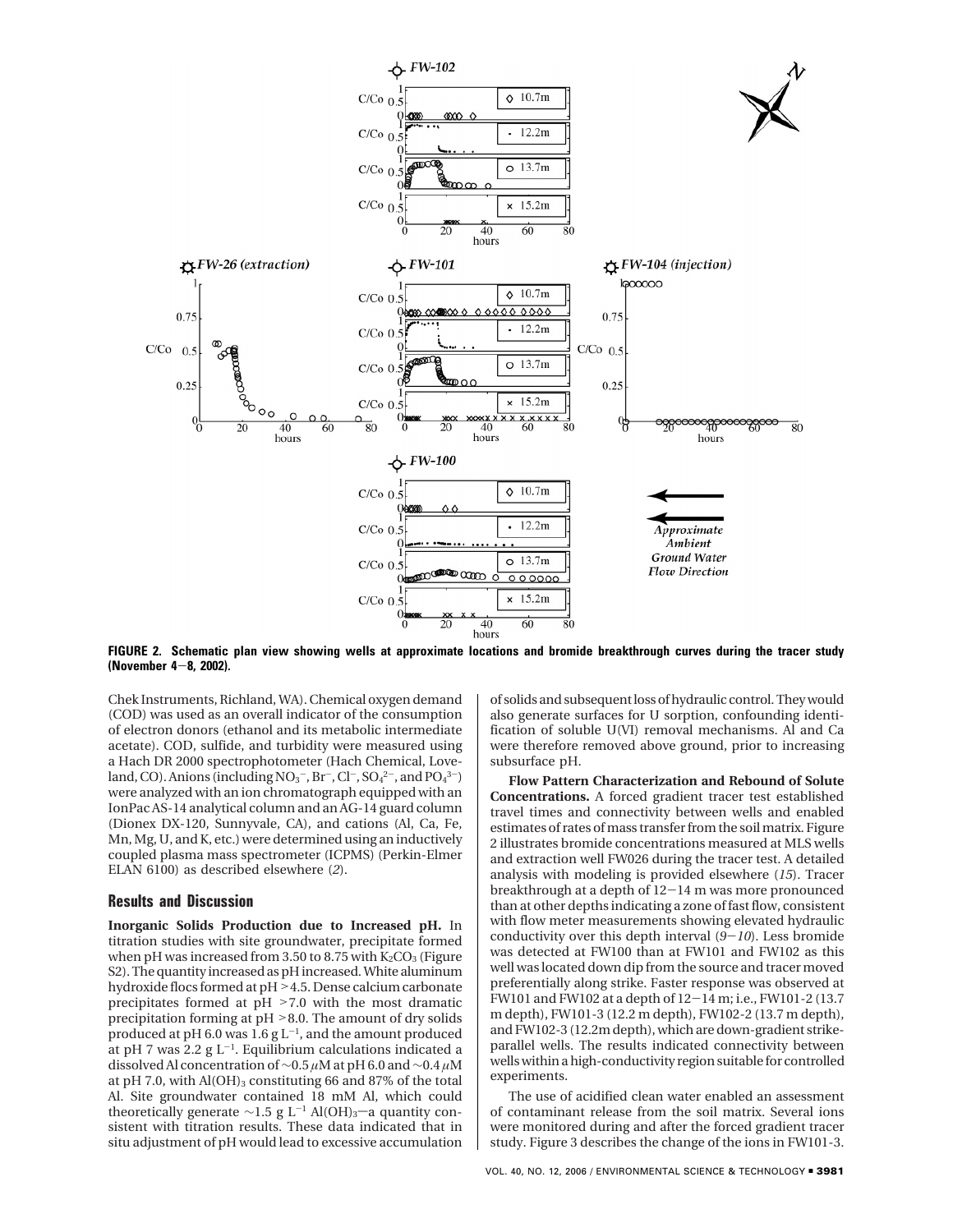

FIGURE 3. (A) Decrease in AI, Ca, Mg, and U concentrations during forced-gradient tracer study in well FW101-3. MgBr<sub>2</sub> was injected as tracer at  $t = 0.75$  d and stopped at  $t = 1.4$  d. CaCl<sub>2</sub> was added to injection water except for tracer injection period. (B) Rebound of **Al, Ca, and U concentrations at FW102-3 after the forced-gradient tracer study. After 8 months, nitrate concentration increased to 80% of its initial level. Solute concentrations before acid water flush were as follows: 19.8 mM Al; 300** *µ***M uranium; 34.5 mM Ca; 92 mM Mg; and 154 mM nitrate.**

All solutes in other MLS wells followed a similar pattern, with fast displacement during the forced gradient flush followed by a slow rebound under natural gradient conditions. The rebound was largely attributable to mass transfer from stagnant micropores (immobile zones) within the soil matrix to the fractured zones (mobile zones). These observations were consistent with prior data indicating domains of vastly different permeability, where most of the flow occurs within interconnected fractured zones on a millimeter scale but these zones contribute little to the overall void-space (*19*-*23*). Storage of groundwater and its dissolved constituents occurs predominantly in immobile zones  $(8)$ -large regions characterized by high porosity, small pore size, and large surface area for sorption of ions, such as U(VI). Rates of release of nitrate from these storage regions were quantified using a modified mobile-immobile model (*24*). A slow masstransfer rate was obtained, indicating that the immobile domain would be a long-term source for compounds stored within it and would control the bioavailability of U(VI) in recirculation schemes. The tracer test also indicated that acidic flushing to remove nitrate, Al, and Ca would be a longterm task. Model projections indicated that nitrate in the immobile region would be depleted to low levels  $(< 0.1$  mM) by flushing over a period of about one year. Subsequent observations confirmed this prediction (*1*). The model and the breakthrough data also indicated that the mobile domain would respond rapidly to flushing, suggesting that low concentrations of nitrate, Al, and Ca could be maintained by vigorous recirculation coupled with removal of substances diffusing in from the mobile zone. These predictions were also confirmed.

**Operation of Above-Ground System.** The performance of the above-ground treatment system and the resulting composition of the water used for the injection to subsurface are summarized in Tables 2 and 3. FBR influent nitrate concentrations decreased from 80 mM to around 1.0-2.0 mM (Figure S3), alleviating the potential for clogging by gas and biomass upon electron donor addition. A more detailed description of FBR operations is given elsewhere (*17*). The quality of the treated water  $($  < 1.0 mM nitrate and  $1-3$  FTU) satisfied objectives for re-injection to the subsurface.

**Effects of Flushing on Removal of Al, Ca, and U.** Flushing with acidified clean water (days 9-68) removed bulk aluminum and other metals and avoided in situ precipitation. Al levels fell from 12.6 to  $\leq$  0.03 mM in FW103 and to  $\leq$  0.3 mM in FW026. Ca levels fell from 25 to < 2.5 mM in both wells (Figure S4). The Al concentration in FW026 was near the solubility of solid-phase Al at pH 4.4, suggesting a source of Al near the extraction well. However, at these low levels with 98% of the Al and 90% of the Ca removed, there was less risk of clogging due to the formation of Ca and Al precipitate.

Al and Ca concentrations decreased to <0.1 and 1.0 mM, respectively, during the pH adjustment period (days 69- 137) (Figure S4A and B). Figure S4C illustrates the accompanying change in pH at the inner loop recirculation wells as pH increased at injection well FW104. The pH of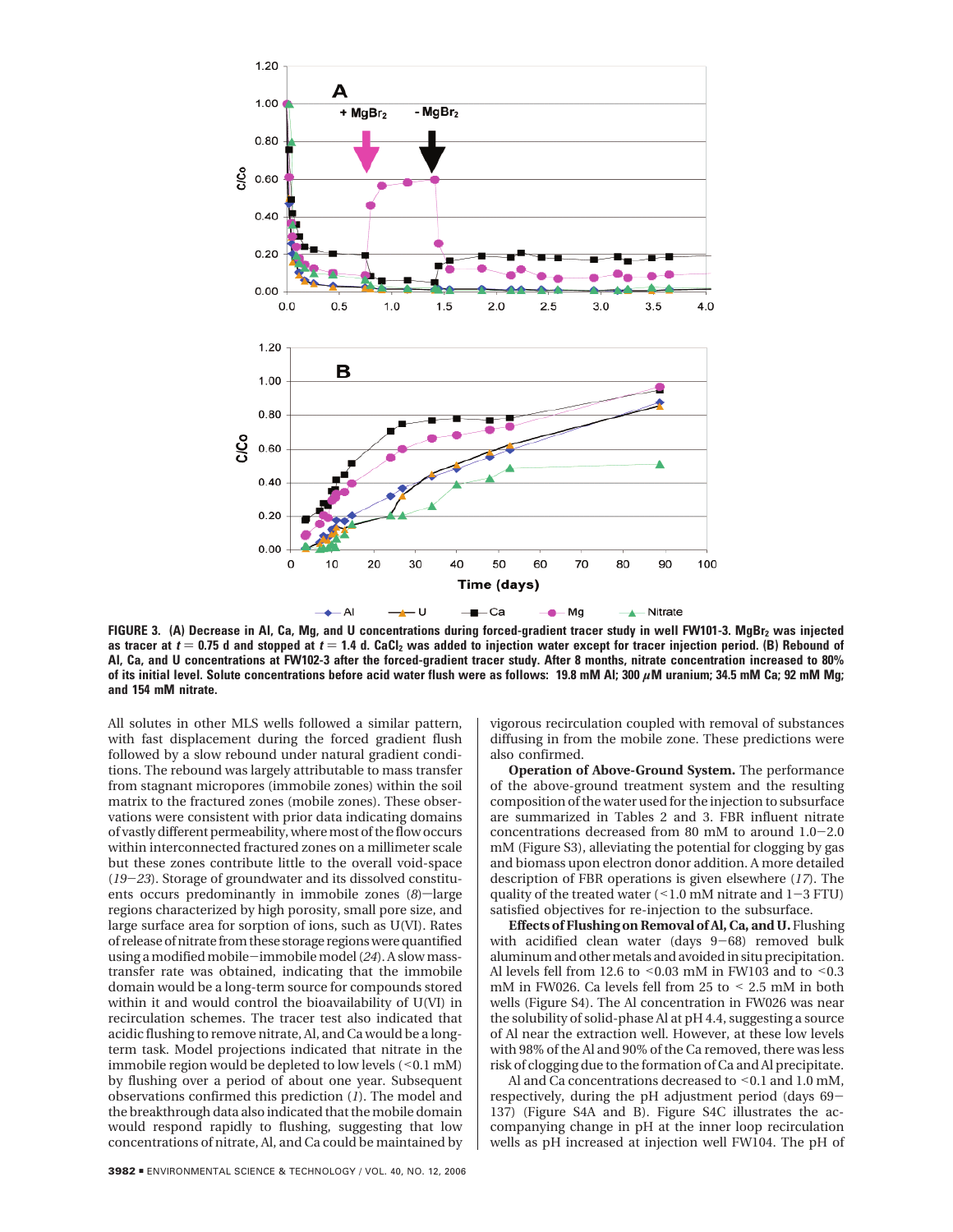**TABLE 2. Performance of Above-Ground Treatment System and the Quality of Water Injected to the Subsurface during the Clean Water Flush (Days 1**-**137)***<sup>a</sup>*

| period:        |                       | flush at pH 4.2 $-4.5$ (days 1 $-68$ ) |                 |                       | flush at pH $6.0 - 6.3$ (days $69 - 137$ ) |                 |  |  |
|----------------|-----------------------|----------------------------------------|-----------------|-----------------------|--------------------------------------------|-----------------|--|--|
| item           | influent              | FBR eff.                               | inject.         | influent              | FBR eff.                                   | inject.         |  |  |
| nitrate (mM)   | 80 to 10              | $0.2$ to $1.0$                         | $0.2$ to $0.5$  | 4.6 to 1.5            | $0.05$ to $0.5$                            | $0.05$ to $0.5$ |  |  |
| sulfate (mM)   | $1.2$ to $1.0$        | $1.0 \text{ to } 1.2$                  | $0.85$ to $1.0$ | $0.8 \text{ to } 1.0$ | $0.8 \text{ to } 1.0$                      | $0.5$ to $0.6$  |  |  |
| chloride (mM)  | $3.0 \text{ to } 4.0$ | 3.0 to 4.0                             | 3.0 to 4.0      | 3.0 to 4.0            | 3.0 to 4.0                                 | 3.0 to 4.0      |  |  |
| $Al^{3+}$ (mM) | 1.85 to 0.07          | 0.03                                   | < 0.03          | 0.07 to 0.03          | < 0.03                                     | < 0.03          |  |  |
| $Ca^{2+}$ (mM) | 7.1 to 2.5            | 1.9 to $2.1$                           | 1.0 to 1.25     | 2.2 to 1.8            | $1.5$ to $2$                               | 1.0 to $1.3$    |  |  |
| uranium $(uM)$ | 210 to 6.3            | 2.0 to 2.5                             | 0.17 to 0.4     | 2.7 to 3.4            | 2.4 to 2.7                                 | 2.4 to 2.7      |  |  |
| $K^+$ (mM)     | 5.1 to 2.6            | 7.2 to 8.0                             | 5.1 to 6.4      | 2.5 to 5.9            | 5.2 to 7.7                                 | 2.6 to 5.5      |  |  |
| $Na^+(mM)$     | 2.6 to 1.3            | 1.3 to 2.6                             | $1.3$ to $2.0$  | 1.2 to 2.2            | 1.3 to 2.6                                 | 0.7 to 1.7      |  |  |
| $Mq^{2+}$ (mM) | 0.82 to 0.49          | 0.49 to 0.8                            | $0.49$ to $0.8$ | 0.5 to 0.82           | 0.5 to 0.82                                | 0.45 to 0.8     |  |  |
| $Mn^{2+}$ (mM) | $0.2$ to $0.10$       | $0.09$ to $0.1$                        | 0.03            | $0.06$ to $0.1$       | $0.04$ to $0.09$                           | $0.45$ to $0.8$ |  |  |
| $COD$ (mg/l)   | $5$ to $2$            | 10 to 30                               | 2 to 10         | $1$ to $2$            | 10 to 30                                   | $0$ to 5        |  |  |
| <b>FTU</b>     | $0$ to 1              | 1 to $3$                               | $0$ to $2$      | $0$ to 1              | $1$ to $3$                                 | $0$ to $2$      |  |  |
| pH             | 4.0 to 4.5            | 8.0 to 8.5                             | 4.2 to 4.5      | 4.0 to 4.5            | 6.8 to 8.0                                 | 6.0 to 6.3      |  |  |

<sup>a</sup> Influent = treatment system influent. FBR eff. = effluent of biological fluidized bed reactor. Inject. = water injected to subsurface. Injected water was a mixture of treated water and tap water. COD = Chemical oxygen demand. FTU= Formazine turbidity unit. Turbidity of the FBR treated water was measured after filtration. Before filtration, the turbidity varied from 8 to 40 FTU.

**TABLE 3. Changes in Water Quality Before and After the Clean Water Flushes (Day 69 Was the Last day of the pH 4.3**-**4.5 Flush and Day 137 Was the Last day of the pH 6.0**-**6.3 Flush)***<sup>a</sup>*

| item              | date      | Well         |              |              |                |                |                |                |
|-------------------|-----------|--------------|--------------|--------------|----------------|----------------|----------------|----------------|
|                   |           | <b>FW026</b> | <b>FW104</b> | <b>FW103</b> | <b>FW101-2</b> | <b>FW101-3</b> | <b>FW102-2</b> | <b>FW102-3</b> |
| $Ca^{2+}$ (mM)    | pre-flush | 25.15        | 59.1         | 54.2         | 57.4           | 36.7           | 57.9           | 28.4           |
|                   | day 69    | 1.73         | 1.21         | 2.18         | 1.98           | 1.42           | 1.68           | 1.23           |
|                   | day 137   | 1.32         | 1.35         | 2.73         | 1.51           | 1.04           | 1.53           | 1.36           |
| $Al^{3+}$ (mM)    | pre-flush | 18.4         | 13.6         | 10.6         | 16.7           | 9.55           | 7.53           | 12.1           |
|                   | day 69    | 0.39         | 0.043        | 0.05         | 0.07           | 0.23           | 0.054          | 0.045          |
|                   | day137    | 0.12         | 0.001        | 0.03         | 0.007          | 0.014          | 0.023          | 0.003          |
| uranium $(\mu M)$ | pre-flush | 158.4        | 139.5        | 94.1         | 134.0          | 134            | 47.5           | 150            |
|                   | day 69    | 6.8          | 1.43         | 2.2          | 1.94           | 3.97           | 1.94           | 3.22           |
|                   | day137    | 5.1          | 2.8          | 2.7          | 2.39           | 3.04           | 3.29           | 3.5            |
| nitrate (mM)      | pre-flush | 132          | 208          | 198          | 183            | 114            | 271            | 137            |
|                   | day 69    | 1.73         | 0.18         | 1.20         | 0.28           | 0.48           | 0.51           | 0.68           |
|                   | day 137   | 0.78         | 0.10         | 0.43         | 0.11           | 0.12           | 0.12           | 0.11           |
| pH                | pre-flush | 3.22         | 3.83         | 3.80         | 3.78           | 3.95           | 4.00           | 3.72           |
|                   | day 69    | 4.50         | 4.55         | 4.56         | nd             | nd             | nd             | nd             |
|                   | day 137   | 5.16         | 6.26         | 6.27         | 6.23           | 5.89           | 6.33           | 6.26           |

extraction well FW026 dropped below 5.0 during a period when groundwater was recirculated directly without base addition (days 89-107), but increased thereafter from 4.5 to 5.2. As the solid-phase equilibrated, the pH values at MLS wells FW101-2, FW101-3, FW102-2, and FW102-3 increased to 6.1-6.2. The slower increase in FW026 was likely due to residual acidity from Al in the soil matrix and the fact that the extraction well captured water over a broad region.

injected.

At the pH levels used for flushing (5.8-6.2) the sediments have higher U(VI) adsorption partition coefficients and lower desorption partition coefficients (*1*, *18*) compared to values for the ambient groundwater-sediment system at pH 3.6. Thus, flushing had minimal impact on solid-phase concentrations. The maximum uranium content in sediments from cores recovered during installation of the inner loop injection well was 800 mg  $kg^{-1}$ . In the subsequent biostimulation phase, the concentrations of U on all sediment samples recovered from recirculation and monitoring wells were equal to or greater than 800 mg  $kg^{-1}$  (*1*). However, it should be noted that the U concentrations measured in core samples varied depending on location and could be significantly different from levels in sediments around the wells. Nevertheless, as noted above, the pH was maintained within a range that would maximize adsorption and minimize desorption. It was thus anticipated that the vast majority of the uranium would remain in situ after flushing, and subsequent observations were consistent with that expectation.

**Removal of Nitrate by Flushing.** Figure 4 illustrates the change in nitrate concentrations of FW026, FW103, and three MLS wells for both flushing periods. During the pH 4.3-4.5 flush (days 9-68), nitrate concentration decreased rapidly from >100 to around 1.0-2.0 mM in both inner loop and outer loop extraction wells. In all of the MLS wells, nitrate concentrations rapidly decreased at depths 12.2 and 13.7 m (FW100-2, 100-3, 101-2, 101-3, 102-2, and 102-3) but only slowly decreased at depths 10.7 and 15.2 m. These results are consistent with tracer test results, showing more pronounced tracer response at 12-14 m compared to other depths, due to preferred flow in fractures. FW100 exhibited a somewhat slower and less pronounced response compared to the other MLS wells. This was also consistent with the tracer study, where the response was not as fast as at other MLS wells. Nitrate concentrations occasionally jumped to high valuesprobably due to occasional intrusion of contaminants from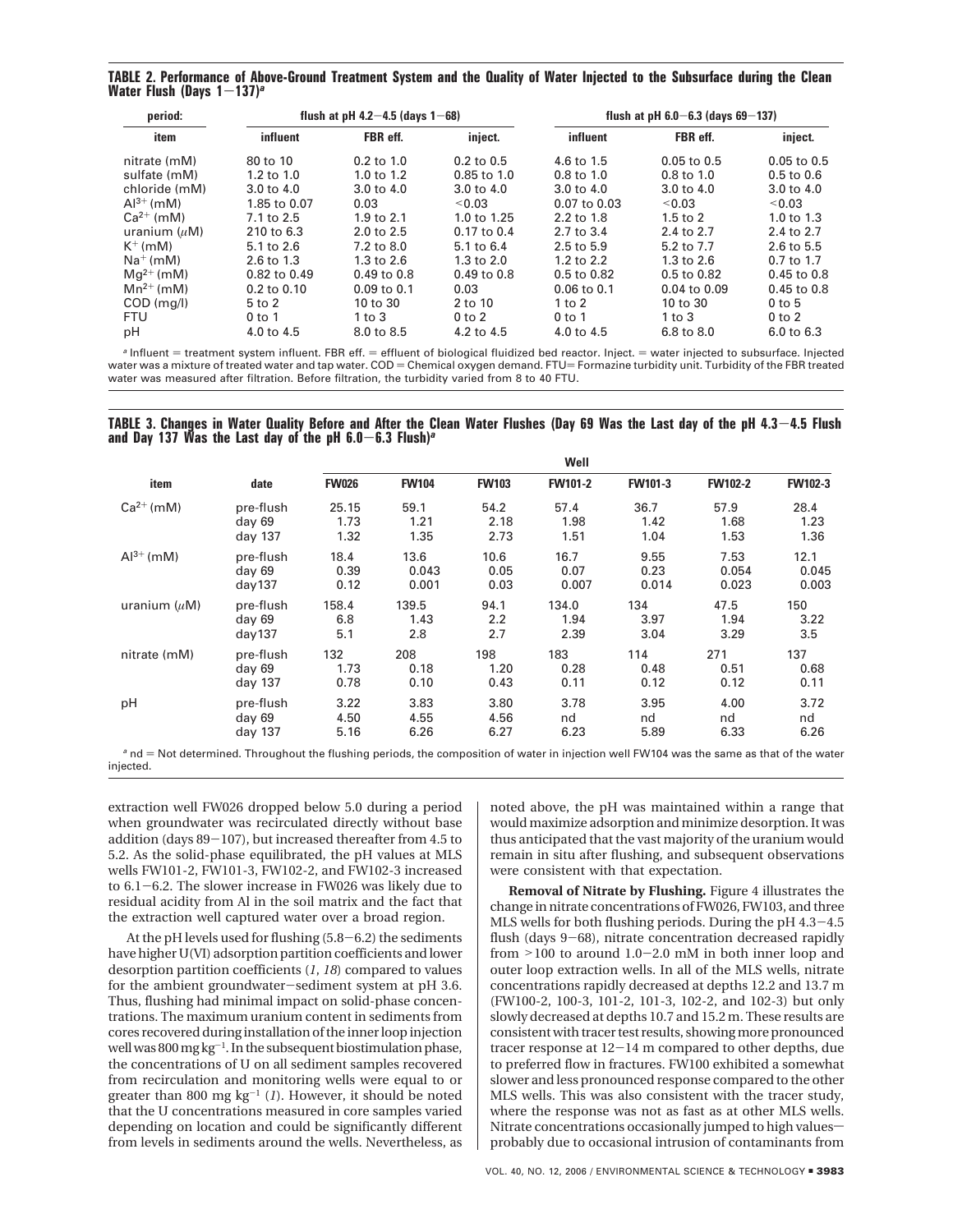

**FIGURE 4. Changes of nitrate profiles in inner loop and outer loop extraction wells and MLS wells during the clean water flush period (day 0**-**140). Note that nitrate concentrations are displayed on a logarithmic scale.**

the outer recirculation loop or release of trapped nitrate from the soil matrix.

By day 137, the system was deemed suitable for biostimulation based on the pH of the MLS wells (*1*). A comment on chemical fouling is merited here. Shortly after initiation of biostimulation, white precipitate formed on the pump head of extraction well FW026, clogging the screen. The precipitate was soluble in a solution of HCl (4%). SEM analysis indicated that it was Al(OH)<sub>3</sub> with small fractions of uranium, sulfur, silicon, and phosphorus (Figure S5). Only two such clogging events occurred. Given that ambient levels of aluminum were over 100 times higher than the residual that caused these fouling events, it is likely that above-ground removal of aluminum prevented unmanageable fouling.

**Implications.** This work demonstrates that a nested-well recirculation system can be used to achieve hydraulic control for remediation, even in a complex, highly contaminated aquifer. The approach used should have general value for pilot-scale testing at sites where ambient contamination would otherwise prevent a controlled assessment of the potential for remediation.

Staged conditioning of an aquifer is a generally useful strategy, but the sequence and nature of the conditioning steps required will depend on site conditions and the selection pressures needed to support the desired microbial ecology. At a large field site in Michigan, conditioning of an aquifer was accomplished by adjustment of pH to 8 (*25*). In that case, the pH adjustment step created a niche for introduction of a non-native bacterium. At the FRC Area 3, additional conditioning was necessary for removal of inhibitors and clogging agents, and conditioning was accomplished in two steps because of the nature of the contaminants present. A staged strategy with recirculation of contaminant-free water decreased concentrations of clogging agents and inhibitors in the bulk solution, and allowed controlled biostimulation of U(VI) reduction, as described in the companion article (*1*). Addition of contaminant-free water also provided a means of estimating rates of contaminant mass transfer. These strategies should also have general value at highly contaminated sites.

#### **Acknowledgments**

This work was funded by the Office of Science Biological and Environmental Research NABIR Program, U.S. Department of Energy (DOE) under grant DOEAC05-00OR22725). We appreciate the support of Anna Palmisano, Mike Kuperberg, and Paul Bayer, DOE ERSP project managers. We thank Yeekyoung Ku and Bobette Nourse for analytical and field assistance, Kirk Hyder for support with maintenance of the field system, Melanie Mayes and Molly Pace for their participation in the tracer study, and Julie Stevens for her daily work in project administration.

## **Supporting Information Available**

Injection and extraction flow rates for tracer test and subsurface flush; above-ground treatment system and operation; production of inorganic solids due to an increase in pH; metals removal during conditioning; SEM photo of precipitates. This material is available free of charge via the Internet at http://pubs.acs.org.

#### **Literature Cited**

- (1) Wu., W.-M.; Carley, J.; Gentry, T.; Ginder-Vogel, M. A.; Fienen, M.; Mehlhorn, T.; Yan, H.; Carroll, S.; Nyman, J.; Luo, J.; Gentile, M. E.; Fields, M. W.; Hickey, R. F.; Watson, D.; Cirpka, O. A.; Fendorf, S.; Zhou, J.; Kitanidis, P.; Jardine, P. M.; Criddle, C. S. Pilot-scale in situ bioremediation of uranium in a highly contaminated aquifer. 2. U(VI) reduction and geochemical control of U(VI) bioavailability. *Environ. Sci. Technol*. **2006**, *40*, <sup>3986</sup>-3995.
- (2) Gu, B.; Watson, D. B.; Phillips, D. H.; Liang, L. In *Handbook of Groundwater Remediation using Permeable Reactive Barriers: Applications to Radionuclides, Trace Elements, and Nutrients*; Naftz, D. L., Morrison, S. J., Davis, J. A., Fuller, C. C., Eds.; Academic Press: Boston, 2002; pp 305-342.
- (3) Gu, B.; Brooks, S. C.; Roh, Y.; Jardine, P. M. Geochemical reactions and dynamics during titration of a contaminated groundwater with high uranium, aluminum, and calcium. *Geochim. Cosmochim. Acta* **<sup>2003</sup>**, *<sup>67</sup>*, 2749-2761.
- (4) Gu, B.; Wu, W.-M.; Ginder-Vogel, M. A.; Yan, H.; Fields, M. W.; Fendorf, S.; Criddle, C. S.; Jardine, P. M. Bioreduction of uranium in a contaminated soil column. *Environ. Sci. Technol.* **2005**, *39*, <sup>4841</sup>-4847.